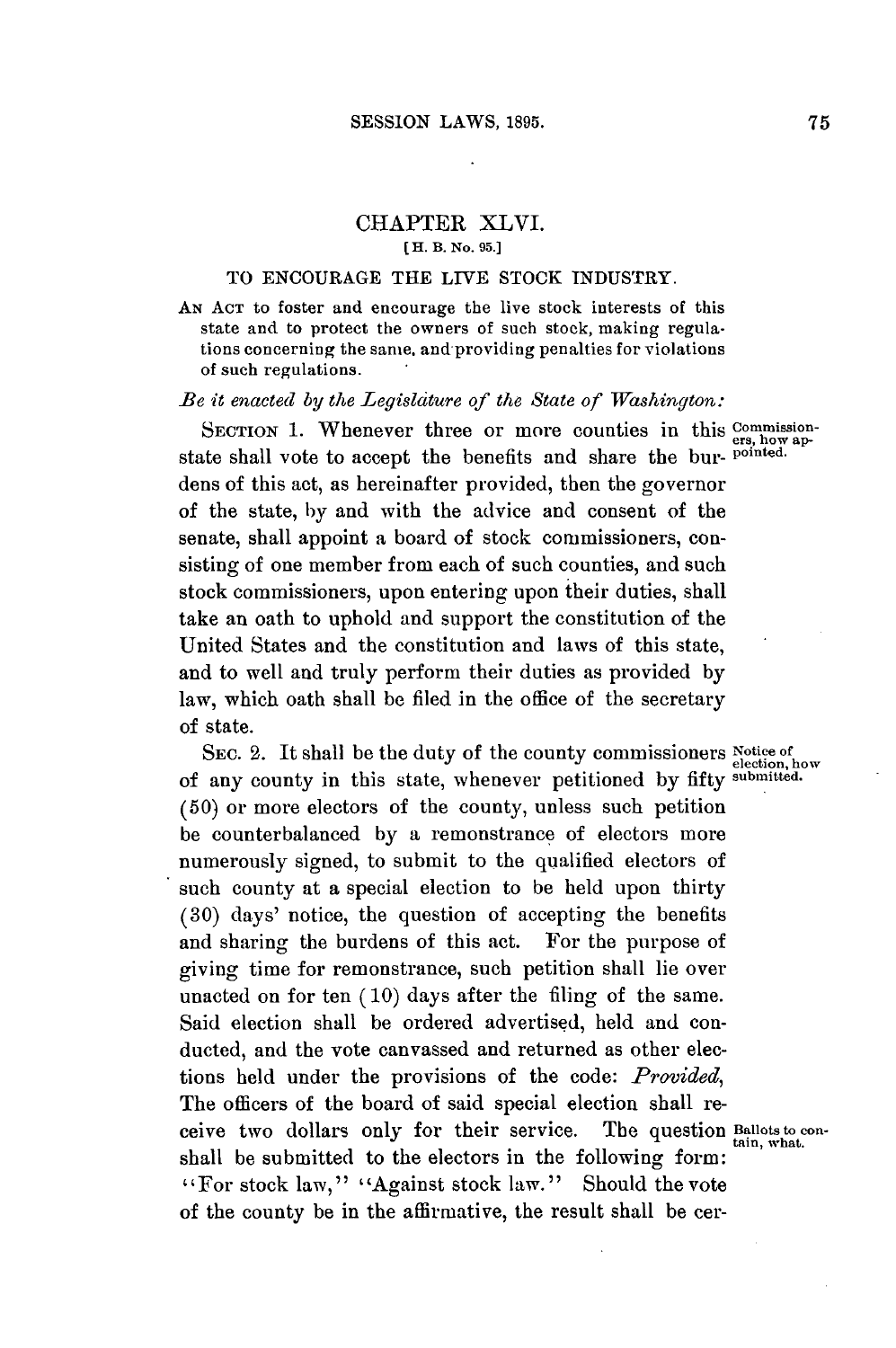tified to the governor under the hand and seal of the auditor of the county, whereupon, when three **(3)** or more counties have so voted in the affirmative, the governor shall make the appointments provided **by** section one of this act.

Place of SEC. 3. Said board when appointed shall meet at the city of Sprague and organize **by** the election of a president and secretary, and shall have power to fix the times and places of meeting thereafter, and to establish the place where the office of the secretary and records of the board shall be kept. The members of said board shall receive no compensation or mileage for their services, but shall be allowed their actual expenses incurred in the performance of their duties.

**Duties of** SEc. 4. It shall be the duty of said board to exercise a **board.** general supervision over and as far as may be protect the stock interests of the state from theft and disease, and it shall have power and authority to make rules and regulations governing the recording of stock brands and governing the recording of the shipment of live stock on railroads, and the keeping of a record thereof. Such regulations, concerning the matters aforesaid, as may be made, shall be filed in the offices of the county auditors of the several counties to be affected **by** this act. **A** copy of the regulations concerning recording of the shipment of live stock shall be certified **by** the president and secretary of the board to railroad companies whose lines run through or traverse said counties. Said board shall also have the power, whenever deemed necessary **by** it, to assist in the prosecution of any and all crimes or misdemeanors against the laws of this state in feloniously branding or stealing any stock, or any other crime or misdemeanor under any of the laws of this state for the protection of the rights and interests of stock owners, and may employ counsel out of the fund hereinafter provided for to assist in any such prosecution. Said board shall also devise and recommend to the legislature from time to time such legislation as in their judgment will foster the stock industry of the state. It shall be the duty of railroad companies to require a compliance on the part of their employés with such regula-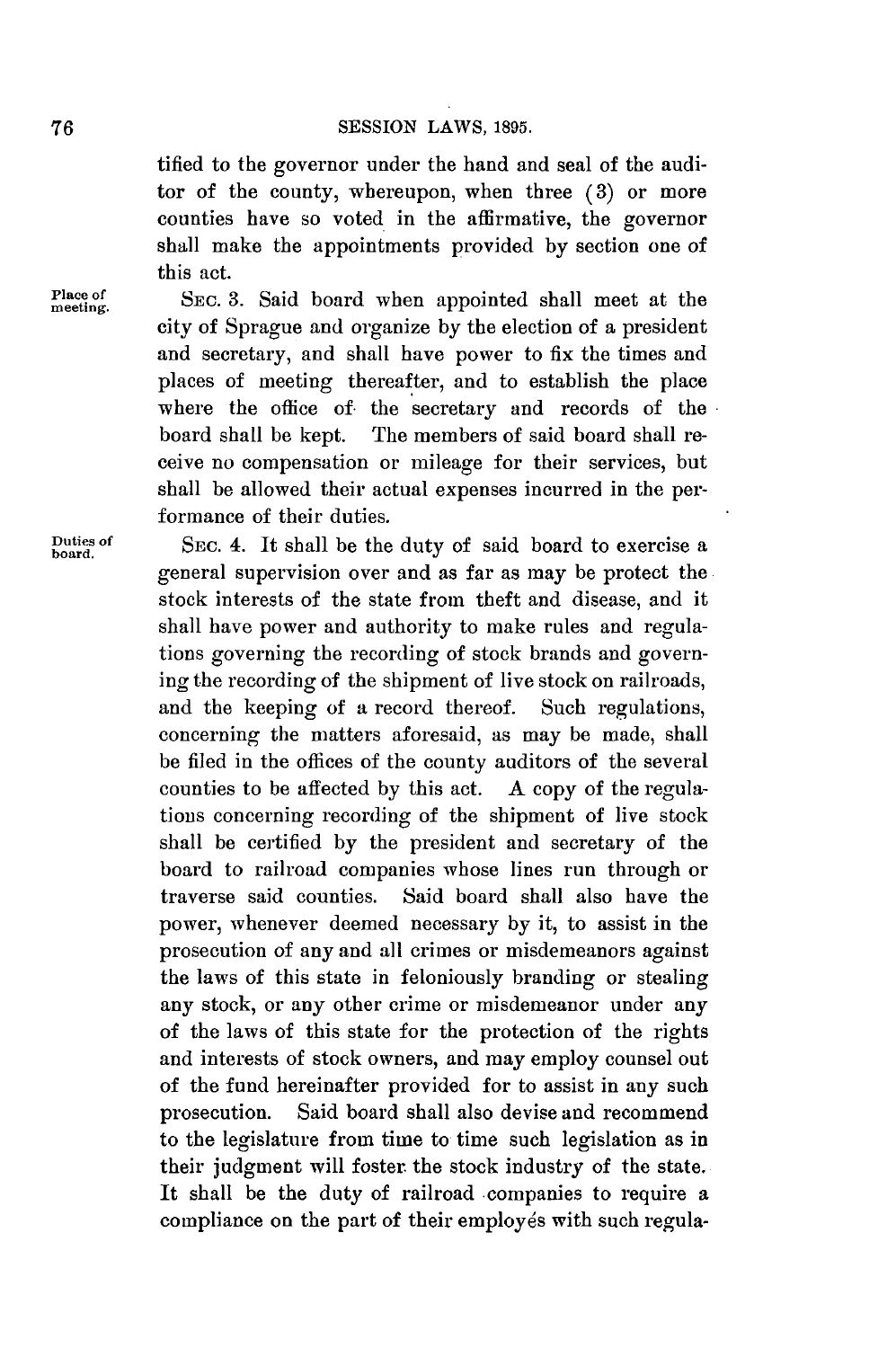tions as the board may make concerning the record to be kept of the shipment of such live stock.

SEC. 5. The said board of stock commissioners are hereby *Inspectors* approximately bounded, how. authorized, and it is made their duty, to appoint such stock inspectors as they may deem necessary for the better protection of the live stock interests of the state, and such inspector shall perform such duties in the inspection of stock and in the bringing to justice of such persons depredating on stock, and persons violating the provisions of this act, as may be prescribed **by** the board, and such inspectors shall have the same power to summons a posse when necessary to make arrests in the same manner and to the same extent as sheriffs. Such inspector may, when deputized, **Duties of.** exercise the powers of deputy sheriffs, but shall not receive any fee or emolument therefor from the state or county. Inspectors shall be paid such compensation out of the funds hereinafter provided for as the board may determine.

SEC. 6. An annual tax shall be laid on all the horses and *Annual* tax cattle of the several counties affected **by** this act for the purpose of raising a fund for the purpose of carrying out its provisions: *Provided,* Eight head of stock shall be exempt from said tax to every owner. The rate of taxation to be laid on such live stock for each year shall be fixed **by** the board of stock commissioners and be **by** them certified to the county auditors of the several counties each year prior to the annual tax levy, and the county commissioners of the several counties shall include in their tax levy the rates so fixed **by** said board of stock commissioners on said live stock, and cause the same to be collected along with other state and county taxes. The taxes so collected shall be covered into the state treasury as other state taxes, and shall there be kept intact for the purpose of meeting the expenditures to be incurred under this act. The treasurer shall disburse the same on warrants drawn **by** the state auditor upon the certificate of the president and secretary of the stock board under regulations to be prescribed **by** the state auditor.

SEC. 7. From and after the passage of this act it shall **Brands** rebe the duty of all butchers engaged in the business of slaughtering cattle in this state to keep a true and correct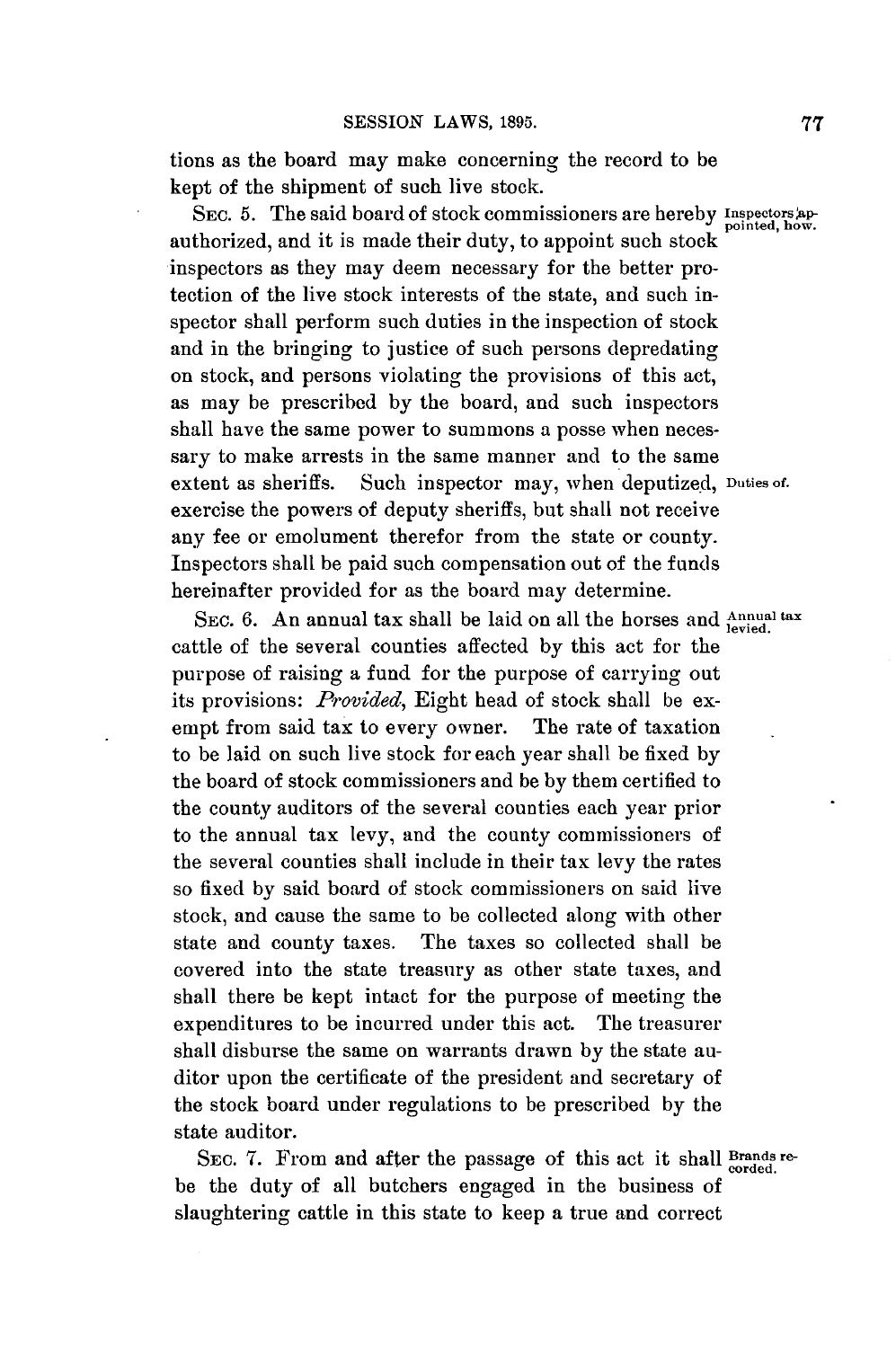report of all marks and brands of all cattle slaughtered **by** them, recording also the name or names of persons from whom said cattle were bought, together with their residence and date of purchase and delivery of said cattle. The said record shall be kept in a suitable book in the butcher's place of business, subject at all times to the inspection of the public.

est **crs at.** SEC. **8.** It shall be the duty of all butchers keeping a record as provided in section seven of this act to make or cause to be made on or before the first day of each month two (2) exact and correct copies of the said record as kept **by** him or them, and shall be and appear before the nearest acting justice of the peace within the county in which said butcher carries on and conducts his business, and shall make affidavit to the correctness of the said record, one copy of which shall be placed and kept on file in the office of the said justice of the peace and the other copy shall be sent **by** the said butcher to the county auditor of the county and be placed and kept on file **by** the said auditor, and be subject as other papers in his office to the inspection of the public.

**License. SEC. 9. All** persons carrying on the business of butchering in the counties adopting the provisions of this act shall, on the first day of January of each year or at such later period of the year as they shall commence business, pay into the county treasury of the county in which they do business an annual license tax of ten **(\$10)** dollars, and shall enter into bond with sureties to the satisfaction of the county auditor in the sum of five hundred **(\$500)** dol-**Bonds given.** lars, conditioned that they will in all respects comply with the provisions of this act concerning their business. The obligee in said bond shall be the State of Washington. Said bond shall be filed with the county auditor, and any person suffering loss **by** reason of non-compliance with the provisions of this act on the part of any such butcher shall be entitled to sue on said bond for his damages. The license tax collected from butchers shall be paid into the state treasury and there become a part of the fund provided for **by** section six of this act.